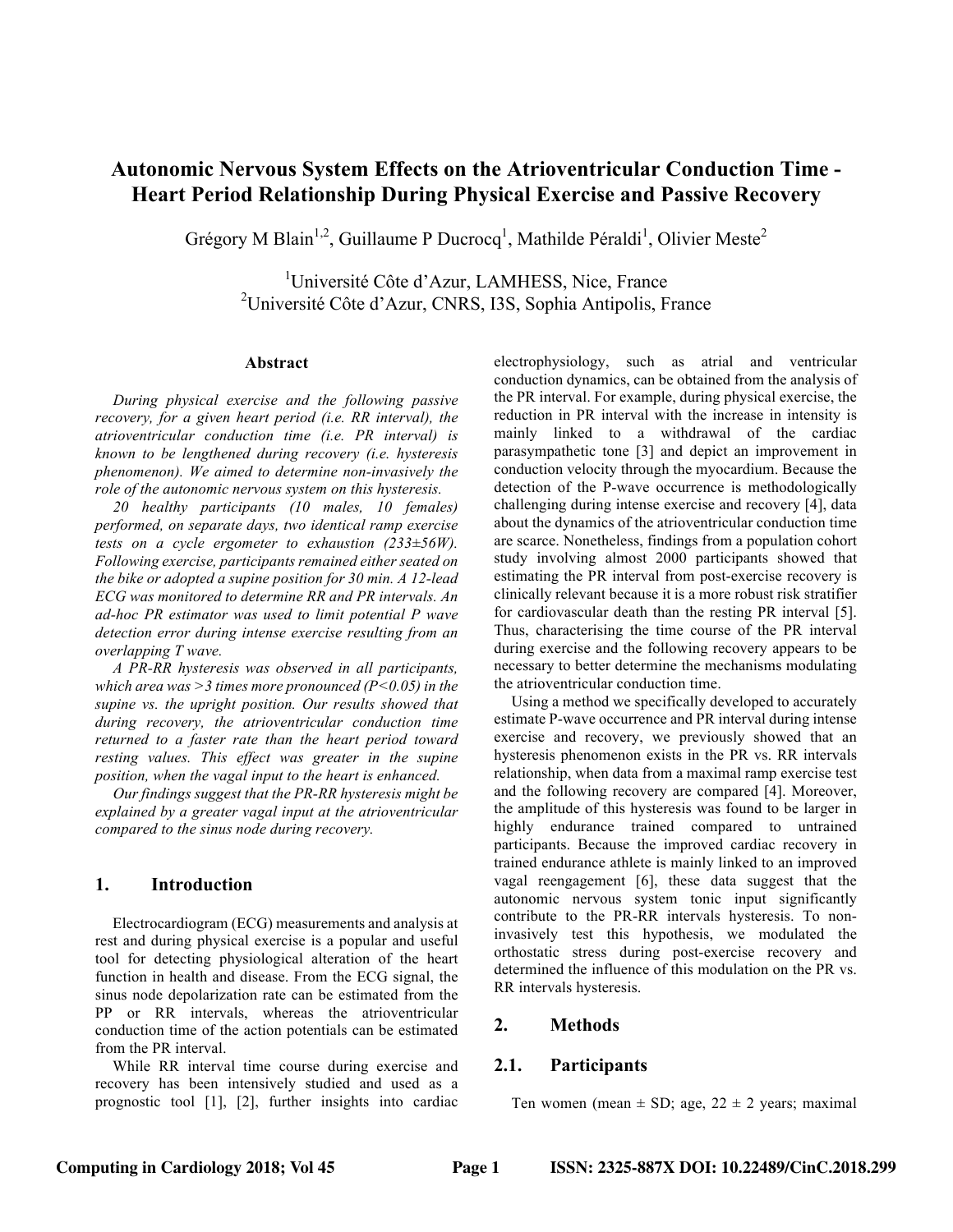oxygen uptake ( $\dot{V}O_{2\text{max}}$ ), 34.2  $\pm$  4.6 ml.min<sup>-1</sup>.kg<sup>-1</sup>; peak power output,  $3.1 \pm 0.3$  W.kg<sup>-1</sup>) and ten men (age,  $24 \pm 3$ years;  $\text{VO}_{2\text{max}}$ ,  $46.2 \pm 8.7 \text{ ml} \cdot \text{min}^{-1} \cdot \text{kg}^{-1}$ ; peak power output,  $3.8 \pm 0.6$  W.kg<sup>-1</sup>) participated in the present study. All participants were students from a sports sciences faculty who trained in various sports from 2 to 8h per week. All participants were non-smoker and were non-medicated. The study was approved by the local ethics committee and conducted according to the Declaration of Helsinki for human experimentation.

### **2.2. Experimental design**

During one preliminary visit, anthropometric measurements were collected and subjects were familiarized with the exercise testing procedure. Participants performed a maximal ramp test  $(60W + 1W)$ every four seconds until voluntary exhaustion) on a stationary cycle ergometer (Velotron, Elite Model; Racer Mate, Seattle, WA). To limit motion artifacts on the ECG signal from the upper limbs contractile activity and movements, the participant's forearms were positioned on a board placed in front of them at approximately the heart level, in a relaxed position. Participants were instructed to remain seated throughout exercise.

During the experimental visits, participants performed, on separate days, two identical maximal ramp cycling tests. During the first test, participants pedaled until voluntary exhaustion.  $\rm\dot{VO}_{2max}$  and the peak power output that elicits  $\rm \dot{V}O_{2max}$  (P<sub>PEAK</sub>) were determined. During the second test, exercise was terminated when the power output equaled  $P_{PEAK}$ . None of the participants failed to reached  $P_{\text{PEAK}}$  during the second test. Prior the maximal cycling tests, cardiorespiratory data were collected at rest in the supine position and seated on the cycle ergometer during 15-min and 10-min, respectively. At exercise termination, during passive recovery, the cardiac autonomic nervous system activity was modulated by varying the level of the orthostatic stress. Cardiorespiratory data were randomly measured in the supine position (improved vagal return) or seated on the cycle ergometer (restrained vagal return) [7] during 30 min. Experimental visits were performed at the same time of day. A randomized block design was used to account for potential order effects during the two experimental visits.

#### **2.3. Data collection and analysis**

At rest, during exercise and the following recovery, a twelve-lead ECG (Octal Bio-Amp, ML138; Ad Instrument, Bella-Vista, Australia) was recorded and the ECG signals were digitized at a sampling rate of 2kHz. The ECG data was processed following chronological steps: we computed the PR and RR intervals, we normalised the PR and RR intervals and we finally quantified the hysteresis from the normalized intervals.

The RR interval estimation was achieved by using a threshold crossing technique or typical R wave detectors. Then the ECG was split in a set of RR segments. The PR interval was estimated by adapting a method that has been described in detail in a previous study [4]. Briefly, a reference P wave was selected in the early part of exercise (i.e. at low exercise intensity) and was used as a template for a correlation based time delay estimation. In order to account for potential T and P waves overlapping, a reference T wave was also obtained from the ECG. It was optimally scaled and delayed, and finally removed from every RR segment. This optimization was performed together with the aforementioned time delay estimation.

During physical exercise, the increase in intensity reduces the ECG signal to noise ratio, mainly due to stronger muscles contractions and movements from the upper limb. To improve the signal to noise ratio and PR interval estimation accuracy, we averaged batches of 10 consecutive PR intervals. The same procedure was also applied to RR intervals.

Moreover, in order to compare PR and RR intervals from different participants, the following normalization procedure was applied. The series of  $PR(n)$  and  $RR(n)$ intervals were thus scaled and shifted to insure that the beginning and the end of the exercise equaled 1 and 0, respectively (Fig. 1).



Figure 1. Normalized RR (black) and PR intervals (red) at rest, during exercise and post-exercise recovery in the supine (solid line) and seated (dots) positions. Note that 1) the RR and PR time courses during exercise were similar between-visits and 2) RR and PR intervals returned at a faster rate toward resting values in the supine position.

We then used a maximization approach on the normalized PR and RR intervals measure during exercise and recovery to quantify the PR-RR intervals hysteresis:

$$
T_{\max} = \arg\max_{T} \sum_{n=n0}^{T} (PR(n) - RR(n))
$$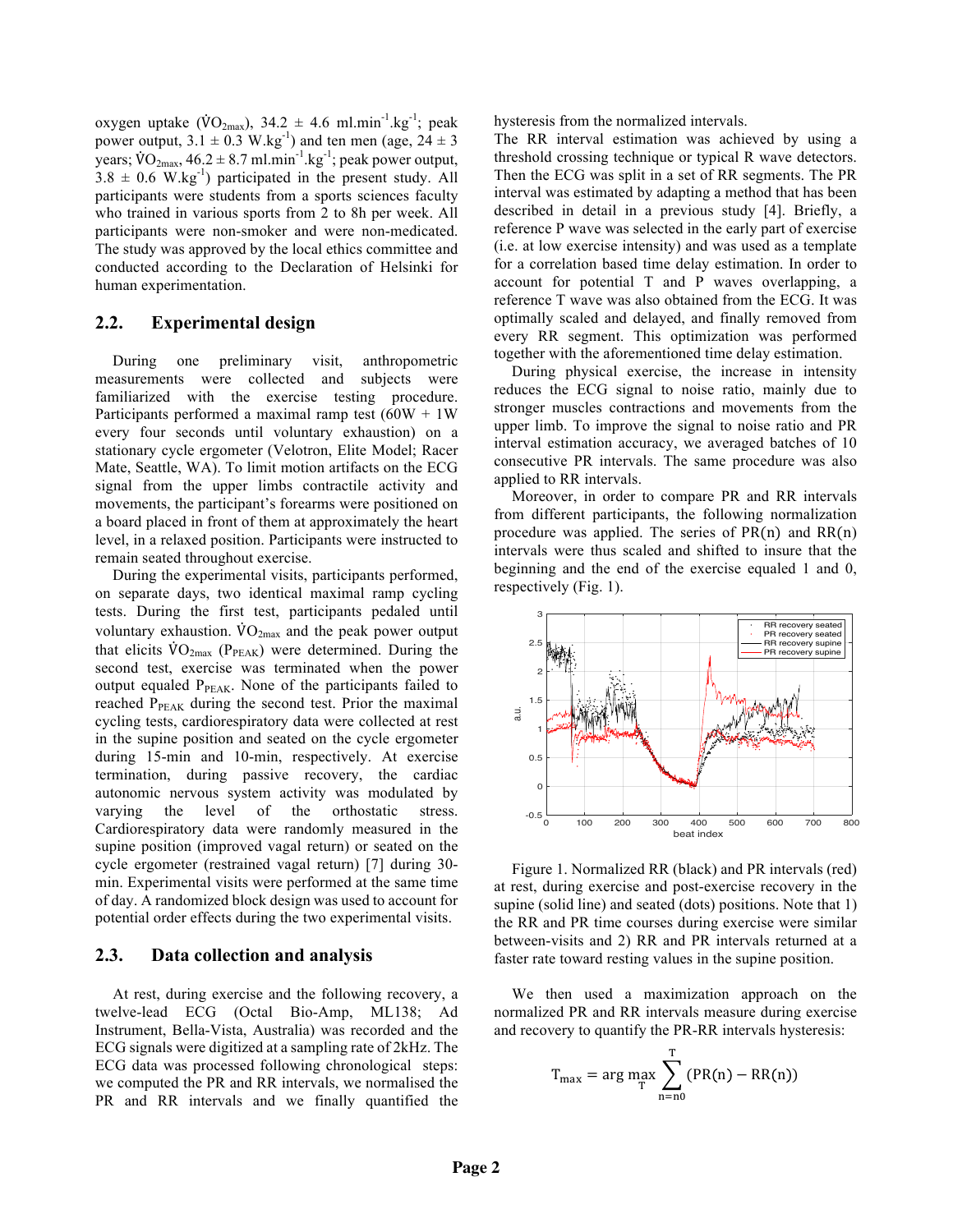where n0 is the beat number corresponding to the beginning of the recovery.

Finally, the magnitude of the hysteresis H was determined using the following formula:

$$
H = \sum_{n=n0}^{T_{\text{max}}} (PR(n) - RR(n))
$$

### **3. Results**

No significant between-visits difference  $(p > 0.62)$  was found in resting RR (supine:  $1024 \pm 149$  ms; seated:  $869 \pm 149$ 154 ms) and PR (supine:  $196 \pm 22$  ms; seated:  $189 \pm 18$ ms) as well as at peak exercise. Both RR and PR intervals progressively decreased during exercise and reached nadir values at peak power output  $(327 \pm 13 \text{ ms} \text{ and } 149 \pm 16 \text{ m})$ ms for RR and PR, respectively). During passive recovery, RR and PR intervals returned at a faster rate toward baseline values in the supine compared to the seated position (Fig. 1).

A significant hysteresis was observed in the PR intervals vs. RR intervals relationship, when the exercise and recovery data were computed together (Fig. 2 and 3). On average, the hysteresis magnitude  $(H)$  was  $> 3$  times greater ( $p < 0.02$ ) in the supine ( $52 \pm 49$  a.u.) vs. the seated  $(18 \pm 20 \text{ a.u.})$  position. However, a great between-subjects variability was observed on the recovery position effect on the PR-RR hysteresis magnitude (Fig. 4). Over the 20 participants, H supine – H seated was  $> 0$  (i.e. the hysteresis magnitude was larger in the supine vs seated position) in 17 participants whereas it approximated 0 in the 3 remaining participants.





Figure 1F **iguro**o2ttio**n de deux partoiler cardiagues identiques en val é eluring**ilieu d'eff**ox cue is e<sub>t</sub> (blue line) and recov esy**ge**(red line). Note phat uthe** eme intervalle RDR interval av as il engthened during recovery ération.



Participant number<br>Figure 4. Individual difference in the nysteresis magnitude in the supine vs. seated position (i.e. H supine – H seated).

#### **4. Discussion**



Figure 3. Normalized PR vs normalized RR intervals relationship during exercise (blue dots) and recovery (red dots). Recovery was performed in the supine (left graph) or in the seated (right graph) position. The black dot located approximately in the middle of each graph indicate the coordinates  $PR(T_{max})$ , RR( $T_{max}$ ). Because the PR and RR intervals were normalized, the computed H is expressed in an arbitrary unit. Note the increased hysteresis in the supine position.